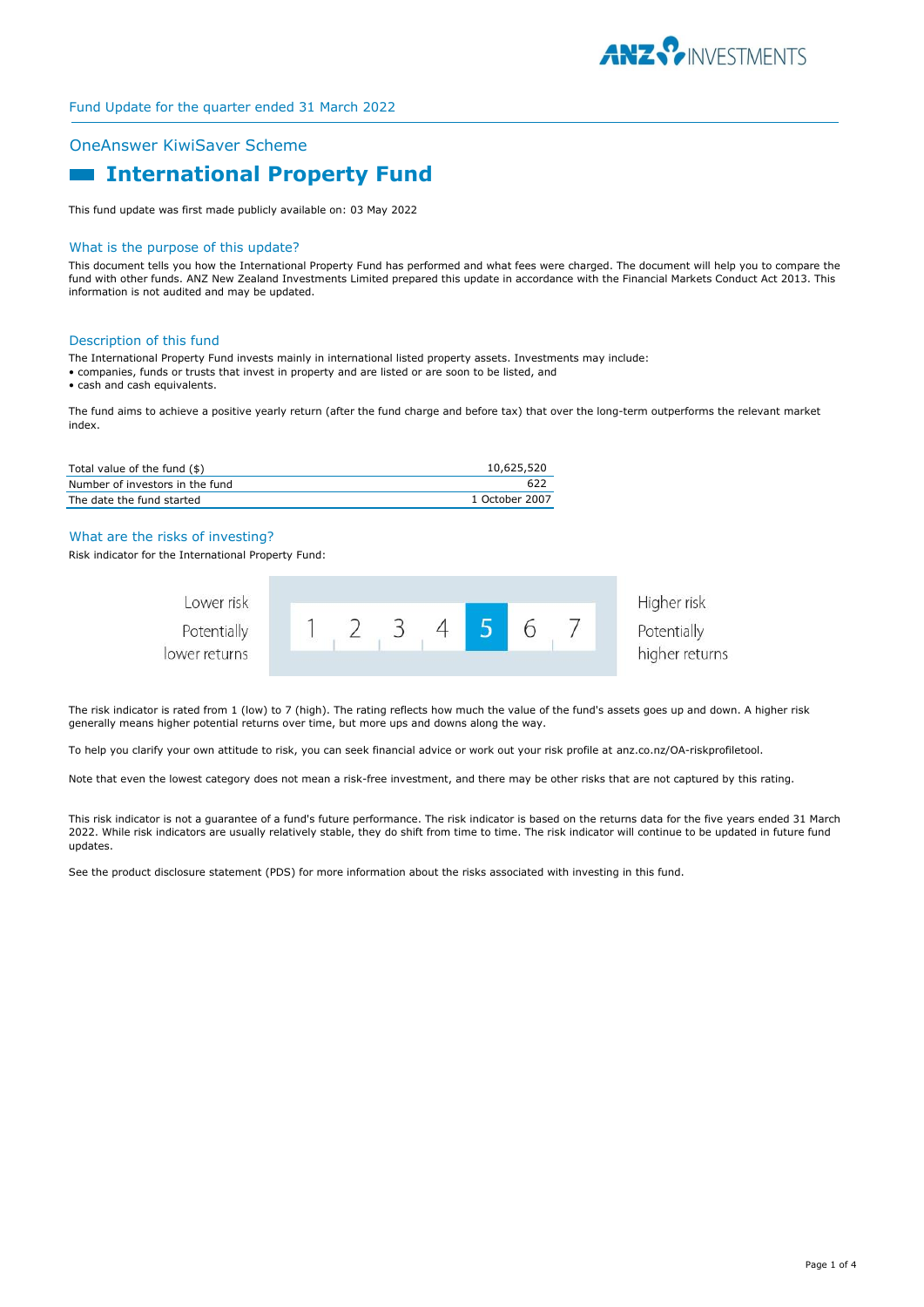# How has the fund performed?

|                                               | Average over past<br>five years | Past year |  |  |
|-----------------------------------------------|---------------------------------|-----------|--|--|
| Annual return                                 |                                 |           |  |  |
| (after deductions for charges and tax)        | 7.09%                           | 21.21%    |  |  |
| <b>Annual return</b>                          |                                 |           |  |  |
| (after deductions for charges but before tax) | 8.02%                           | 22.67%    |  |  |
| Market index annual return                    |                                 |           |  |  |
| (reflects no deduction for charges and tax)   | 6.56%                           | 18.35%    |  |  |

The market index annual return shows the return of the FTSE EPRA Nareit Developed Rental Net Total Return Index (100% hedged to the New Zealand dollar).

Additional information about the market index is available in the statement of investment policy and objectives on the offer register at www.discloseregister.companiesoffice.govt.nz.



# **Annual return graph**

This shows the return after fund charges and tax for each of the last 10 years ending 31 March. The last bar shows the average annual return for the last 10 years, up to 31 March 2022.

**Important:** This does not tell you how the fund will perform in the future.

Returns in this update are after tax at the highest prescribed investor rate (PIR) of tax for an individual New Zealand resident. Your tax may be lower.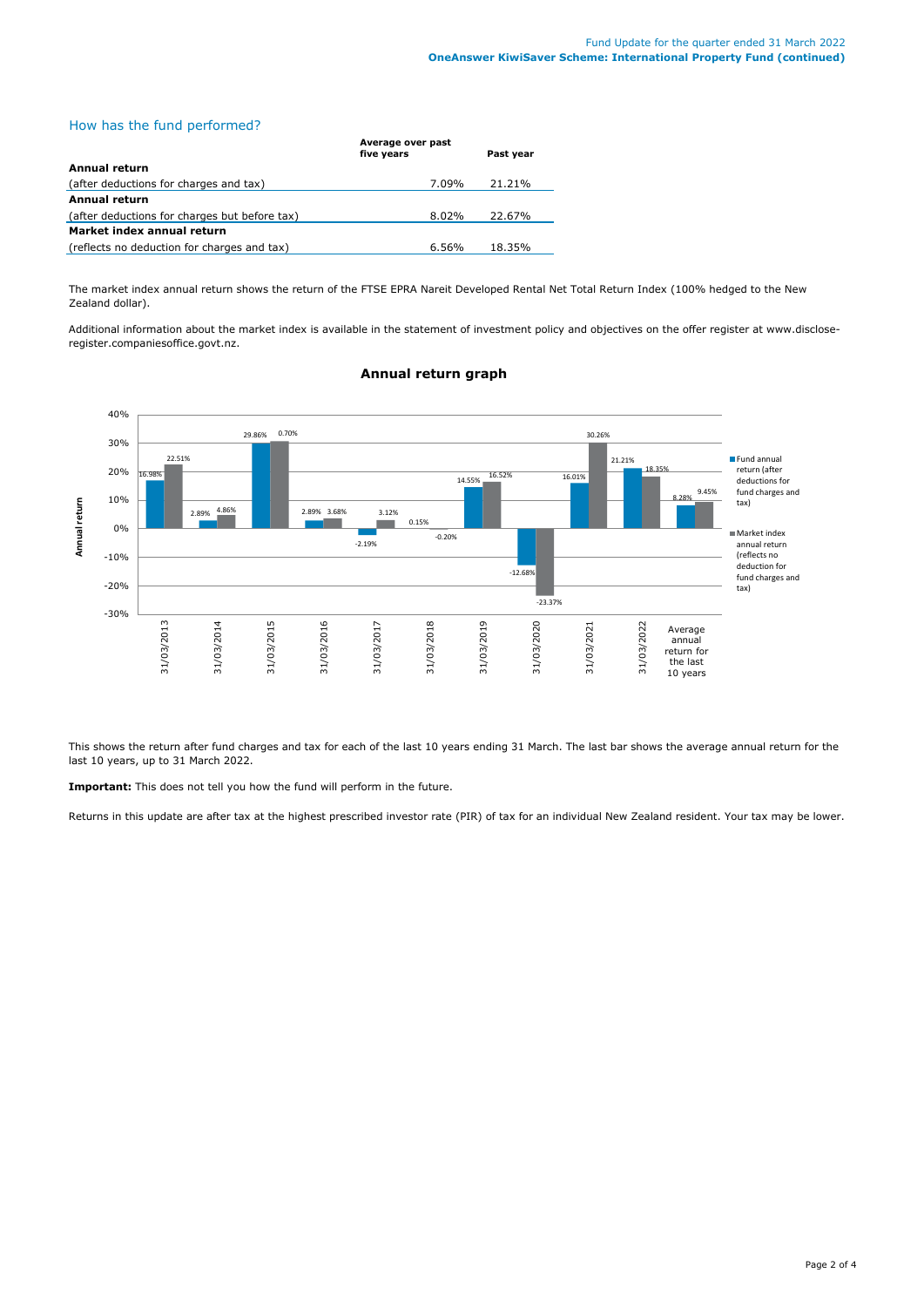# What fees are investors charged?

Investors in the International Property Fund are charged fund charges. In the year to 31 March 2021 these were:

|                                             | % of net asset value       |
|---------------------------------------------|----------------------------|
| Total fund charges <sup>1</sup>             | 1.04%                      |
| Which are made up of:                       |                            |
| Total management and administration charges | 1.04%                      |
| Including:                                  |                            |
| Manager's basic fee                         | 1.00%                      |
| Other management and administration charges | 0.04%                      |
| Total performance based fees                | $0.00\%$                   |
|                                             |                            |
|                                             | Dollar amount per investor |
|                                             |                            |

| <b>Other charges</b>        |  |
|-----------------------------|--|
| Membership fee <sup>2</sup> |  |

Investors are not currently charged individual action fees for specific actions or decisions (for example, for withdrawing from or switching funds). See the PDS for more information about Scheme fees.

Small differences in fees and charges can have a big impact on your investment over the long term.

## Example of how this applies to an investor

Sarah had \$10,000 in the fund at the start of the year and did not make any further contributions. At the end of the year, Sarah received a return after fund charges were deducted of \$2,121 (that is 21.21% of her initial \$10,000). Sarah also paid \$9.00 in other charges. This gives Sarah a total return after tax of \$2,112.00 for the year.

#### What does the fund invest in?

## **Actual investment mix<sup>3</sup> Target investment mix<sup>3</sup>**

This shows the types of assets that the fund invests in. This shows the mix of assets that the fund generally intends to invest in.